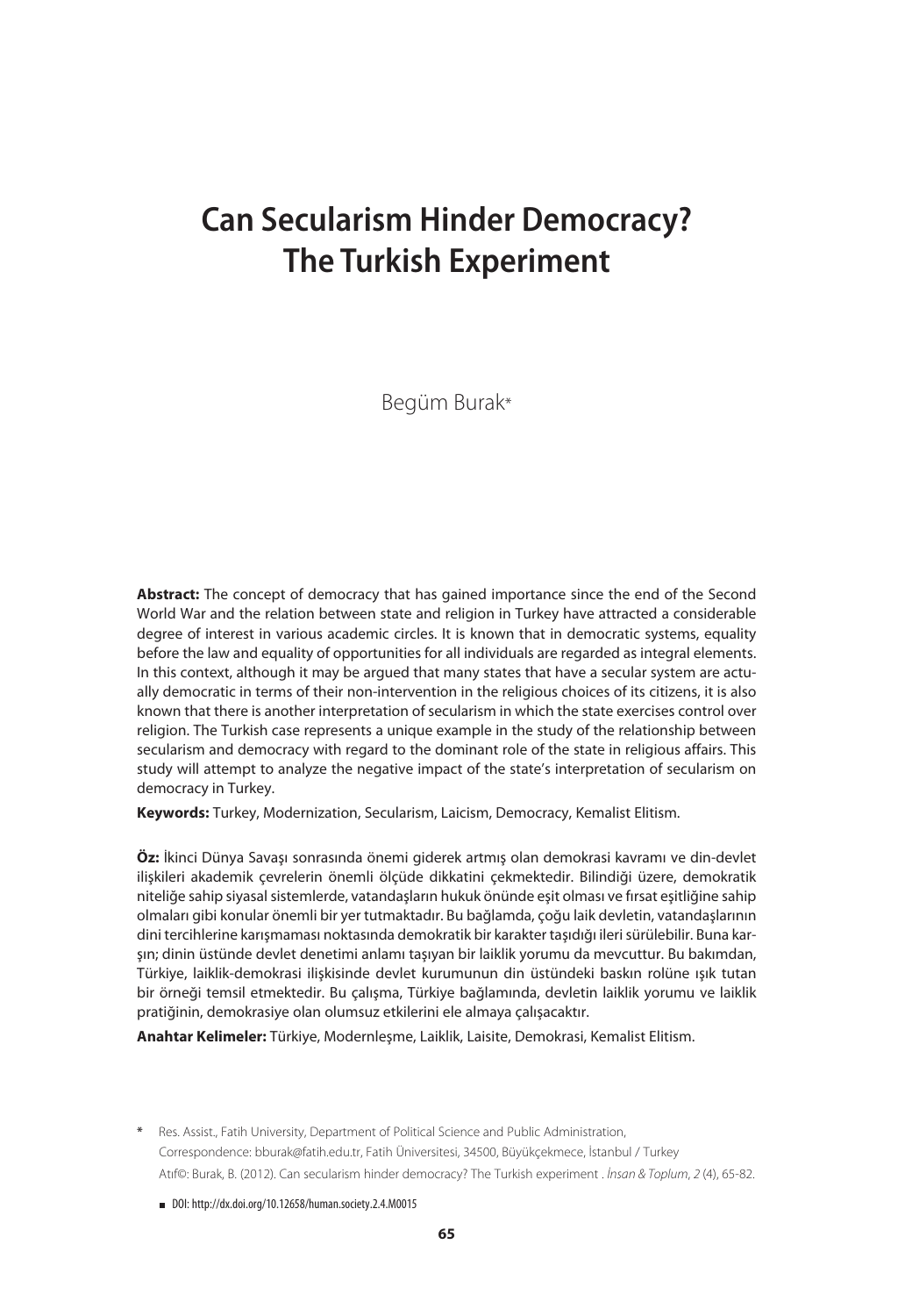*"The Turkish Army is determined to defend the unitary secular state founded by Ataturk… Protection of fundamental characteristics of the republic cannot be considered as an intervention in domestic politics." 1*

*Işık Koşaner, ex-Chief of the General Staff*

### **Introduction**

In the aftermath of the Turkish War of Independence, the Republic of Turkey was established from the ashes of the Ottoman Empire in 1923. The most prominent characteristic of the Turkish Republic since 1923 has been its adoption of a secular identity. In this context, it can be argued that, according to the founders of Turkey among whom Kemal Ataturk has an undisputedly decisive and dominant role, the most top priority was to turn Turkey into a modern, Western-oriented state with an acute secular character.

Indeed, the state elites<sup>2</sup> and political elites in the early years of the Republic placed a special emphasis on the separation of state affairs from Islam. From their point of view, Islam meant backwardness and was considered to be an impediment against modernization. Therefore, in order to completely sever people's ties with their Ottoman past, religion had to be eliminated from the public sphere and take its place solely within the private lives of the masses.

In the early years of the Republic, the rapid, top-down process of modernization carried out paved the way for a considerable degree of secularization. The aspiration for adopting a Western type of social and political life further strengthened the secularizing reforms. The secularizing reforms, such as the abolition of religious colleges and high schools (medrese) and the creation of the Directorate of Religious Affairs (Diyanet) all helped the new regime place religion and its expression under its own control.

It is obvious that, the secularist drive was the most defining characteristic of the Kemalist reform movement (Zurcher, 2003, p. 186). Ironically, the way these reforms were implemented has impeded another important aim of the Kemalist modernization process: realizing a democratic political life. Becoming a modern state for the Kemalist elites meant having a Western style political and social life. Democracy was the foremost political system that would bring Turkey closer to Western civilization. However, until 1946, the Kemalist elites did not allow any political opposition to come

<sup>1</sup> See Tait (2008).

<sup>2</sup> I refer to appointed (not the elected) people by using the term 'state elites'. State elites comprise elements of the military and civilian bureaucrats and the judiciary. It should be noted that, the traditional state elite model in Turkey has been undergoing a transformation since the late 1990s.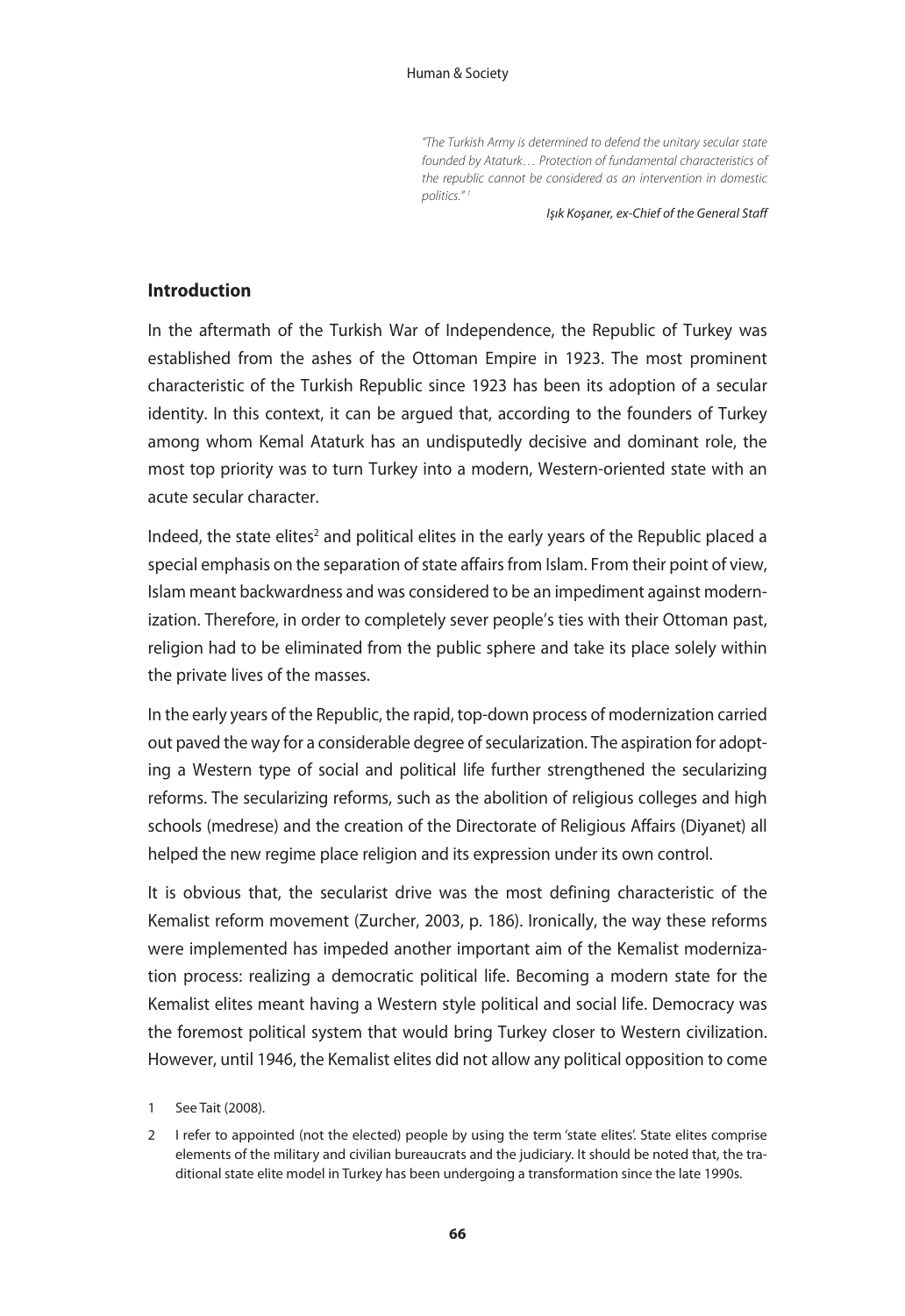into-being in the form of a political party for example except for the experiences that took place in 1924 and 1930. Despite the fact that democracy had been an indispensable value in the West, elites in Turkey had thought that a top-down, state-led modernization process could not be accomplished democratically and so they adopted a single-party system reigning for several years.

On the other hand, secularism is seen by many people as being a core prerequisite in the constitution of a stable democracy (Stepan, 2000). In stable democracies, existence of different social, ethnic and religious groups are all welcome and the peaceful co-existence of such diverse elements can only be realized through a secular system (Husain, 2001). However, this view does not imply that all secular countries are democratic.<sup>3</sup> It must be noted that a simply maintaining the separation between state and religion is not enough to establish democracy. In the Turkish case, the radical secularist understanding has led to the erosion of democratic norms by excluding certain groups of people from the public sphere.

The Turkish regime of the 1930s and 1940s whose main characteristic was a top-down manner of reform paved the way for not only the separation of state and religion but also for a strict state control over religion. In this paper, the state's view of secularism which used to dominate Turkish political life until the late 1990s<sup>4</sup> is brought into question. It is known that, under Turgut Özal's administration, a considerable degree of economic and political liberalization was witnessed and this experience has led to the erosion of the strict interpretation of secularism which was used to control and even oppress religious actors and religion-related issues. Under Özal rule, Islamic actors started to emerge in both economic and political arenas where they started to challenge secularist and non-liberal practices of the state. In 1999, moreover, when Turkey officially began its bid to enter the European Union, relations between the state and religion started to make a democratic turn.

In this study, by trying to explore the main determinants of the relationship between democracy and secularism, a critical point of view will be revealed in order to shed a light upon the Turkish case. The major argument of this study is that the state policies and practices toward religion constitute a major problem in the consolidation of democracy today, although a considerable degree of development has been achieved in order to make these practices more compatible with democratic procedures.

- 3 For instance, Syria is characterized as a secular state. It is not a democracy; it is a dictatorship that oppresses its own people.
- 4 In the years of the Ozal administration, Turkish political landscape has witnessed a relative degree of liberalization especially in the field of strict secular(ist) state view. However, it was not until the late 1990s (the time when the official EU candidacy of Turkey was accepted), that a considerable degree of liberalization in secular(ist) [laikçi] understanding took place.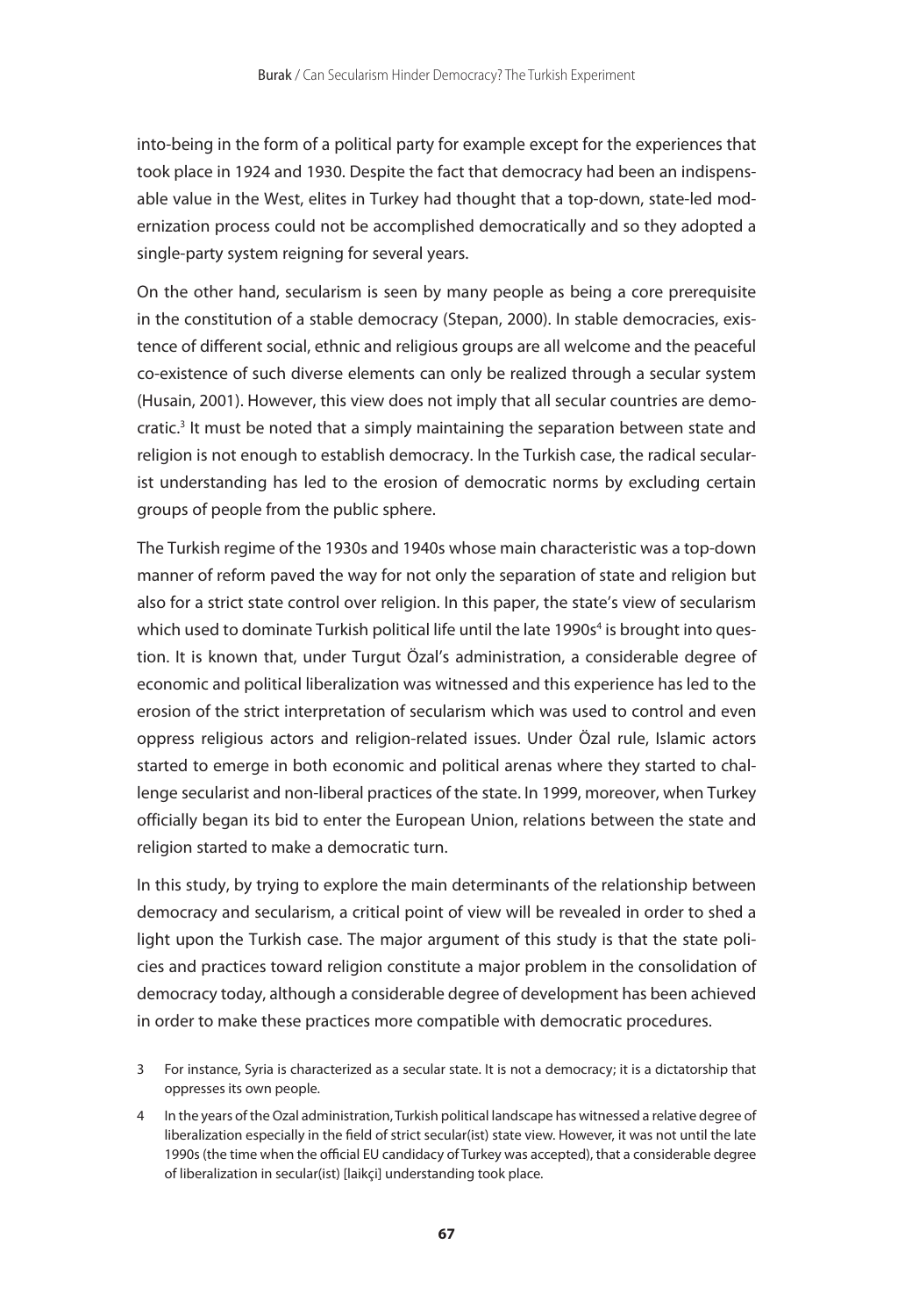Turkey must have an appropriate balance between religion and secularism. It is noteworthy that, compared to past decades, Turkey has made a considerable amount of progress making its understanding of secularism understanding more harmonious with her democracy. In the previous decades, Turkey had adopted a specific kind of laicism that is the Kemalist understanding of laicism in its relationship with religion. This Kemalist understanding of laicism is both authoritarian and undemocratic.

It can be said that, Turkey which is the only secular and democratic country among Muslim majority countries offers an excellent example for those who seek answers to the following questions: Can Islam and democracy coexist? How far can religion and secularism be reconciled?

This paper's aim is to draw a theoretical framework of secularism. In addition, the study attempts to shed light upon the term of "laicism." Furthermore, this study aims to question the Turkish understanding of laicism and its impact upon democracy. This paper tries to shed light upon the historical evolution of secularism as well as to analyze different models of secularism. Secondly, this paper covers secularism in a mainly Turkish context. While doing so, a special emphasis has been given to the modernization process of Turkey because the origins of the relationship between state and Islam in Turkey today, date back to the early years of the Republic and also to a certain degree back to the late Ottoman period. Thirdly, this paper covers the nature of the relationship between democracy-secularism and laicism. Finally, this paper employs a critical approach in analyzing the Turkish case.

## **Secularism and Laicism: Some Theoretical Considerations**

It is widely accepted that secularism advocates the separation of politics from religion. Broadly, there are two kinds of separations. The first identifies separation with exclusion. For the second, to separate is to create distance or to delineate certain boundaries between the two (Raz, 1986, p. 109). The secular state, in a sense, must be anti-religious. This antireligiosity may be either interventionist or non-interventionist. In its interventionist form, the state actively discourages religion, which is known as 'laicism'.

On the other hand, the most common definition of secularism is the separation of religion from state affairs in which the state does not encompass many important characteristics of a religious government. A secular government is neutral towards all religions (Quoted in Wing and Varol, 2005, p. 6). Burayı ben kırmızı yapmadım. As such, the government cannot claim an official religion and does not protect one religion at the expense of another. Likewise, all individuals, irrespective of their religion, are equal before the law (Ibid). For a leading scholar of secularism, Talal Asad, secularism 'is an enactment by which a *political medium* (representation of citizenship) redefines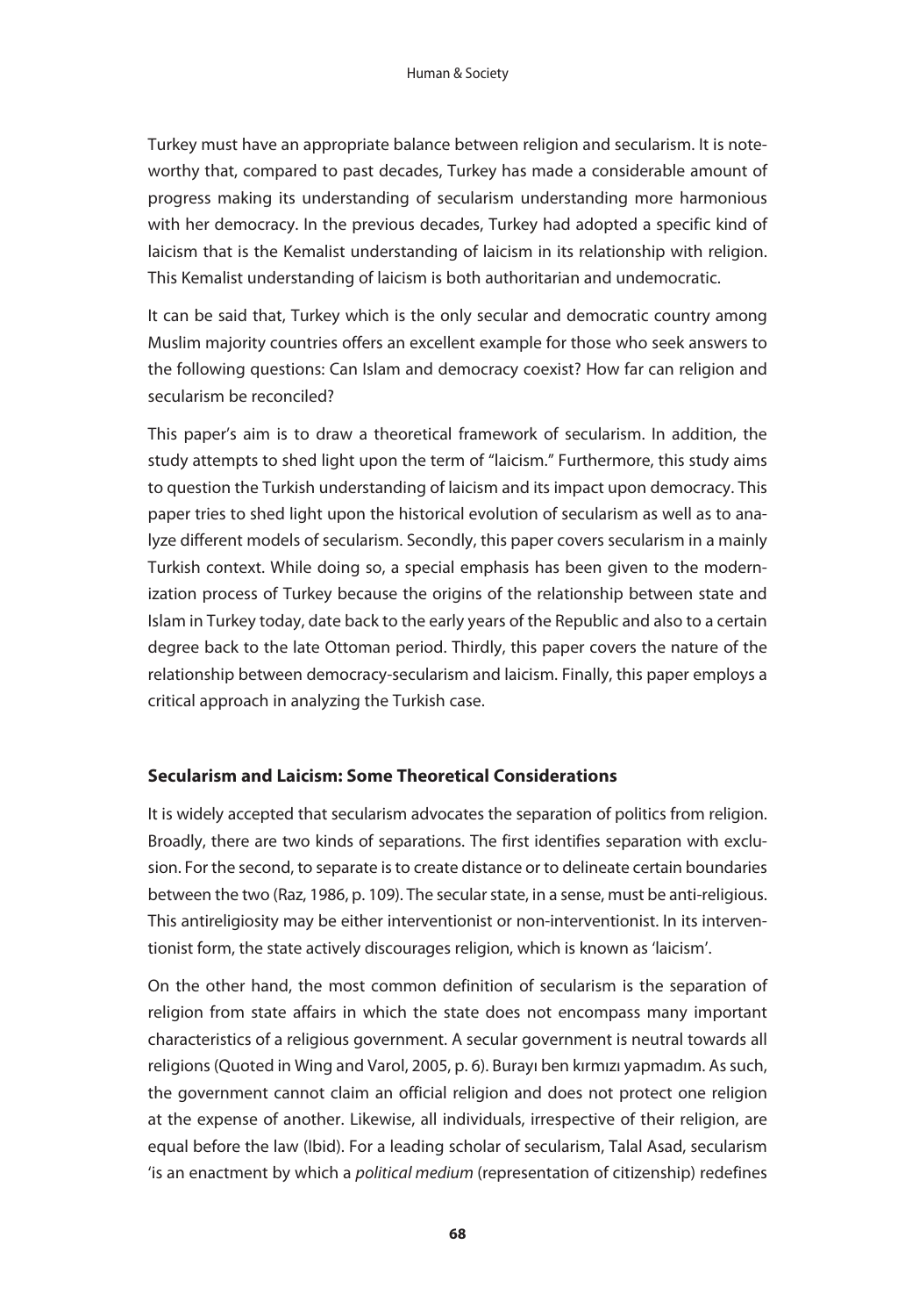and transcends particular and differentiating practices of the self that are articulated through class, gender and religion' (Cited in Bangstad, 2009, p. 190).

Moreover, a secular regime requires the education and the legal systems to be tolerant toward different religious orientations while at the same time not containing laws based on any particular religion. In addition, a secular government requires freedom of religion and conscience, thus, secularism does not entail the absence of religion from society. Individuals are free to exercise their religions and manifest their religious beliefs in both the private and the public spheres. A secular state cannot place limitations upon the citizens' religious activities. Despite having laws which do not depend on religion, a secular state cannot monopolize the public sphere within a secularist understanding that excludes religion. Finally, a secular regime is based on pluralism, which requires the government to respect all religions and religious beliefs. It is important to note that the foregoing characteristics describe a theoretically perfect secular government, which does not exist (Bangstad, 2009)

Secularism has its origins in Western Europe which occurred along with the rise of capitalism and nation-states. The rise of nationalism also stimulated secularism. Several intellectuals encouraged secularism in their writings while advocating religious tolerance, like John Locke's A Letter Concerning Toleration (1689) and John Stuart Mill's On Liberty (1859). Enlightenment writers often stressed anticlericalism and attacked the Catholic Church. Apart from this, industrialization, urbanization, and the rising role of different economic class groups helped undermine religious ties and promote secularism (Holyoake, 1898).

Secularism cannot be evaluated as a monolithic practice or world view. There are different models of secularism.<sup>5</sup> For instance, the French model is understood as 'assertive secularism' which addresses the subjection of religion to the state. By contrast, the American model is considered 'passive secularism' which addresses the autonomy of religion from the state. Passive secularism implies that the state maintains neutrality toward various religions and allows their public visibility. Assertive secularism, on the other hand, means that the state favors a secular worldview in the public sphere and aims to confine religion to the private sphere.

Laicism and secularism refer to two different ways of how to organize the relationship between state and religion. These concepts are, in a limited sense, similar to one another as they both include two mutual elements: (1) a separation between state and religion (separation of political authority from religious authority) and (2) freedom of religion. It is the visible appearance of religion that demarcates the difference between the two.. Secularism is usually described as being more tolerant toward the

5 For a comparative study about these models, see Kuru (2007).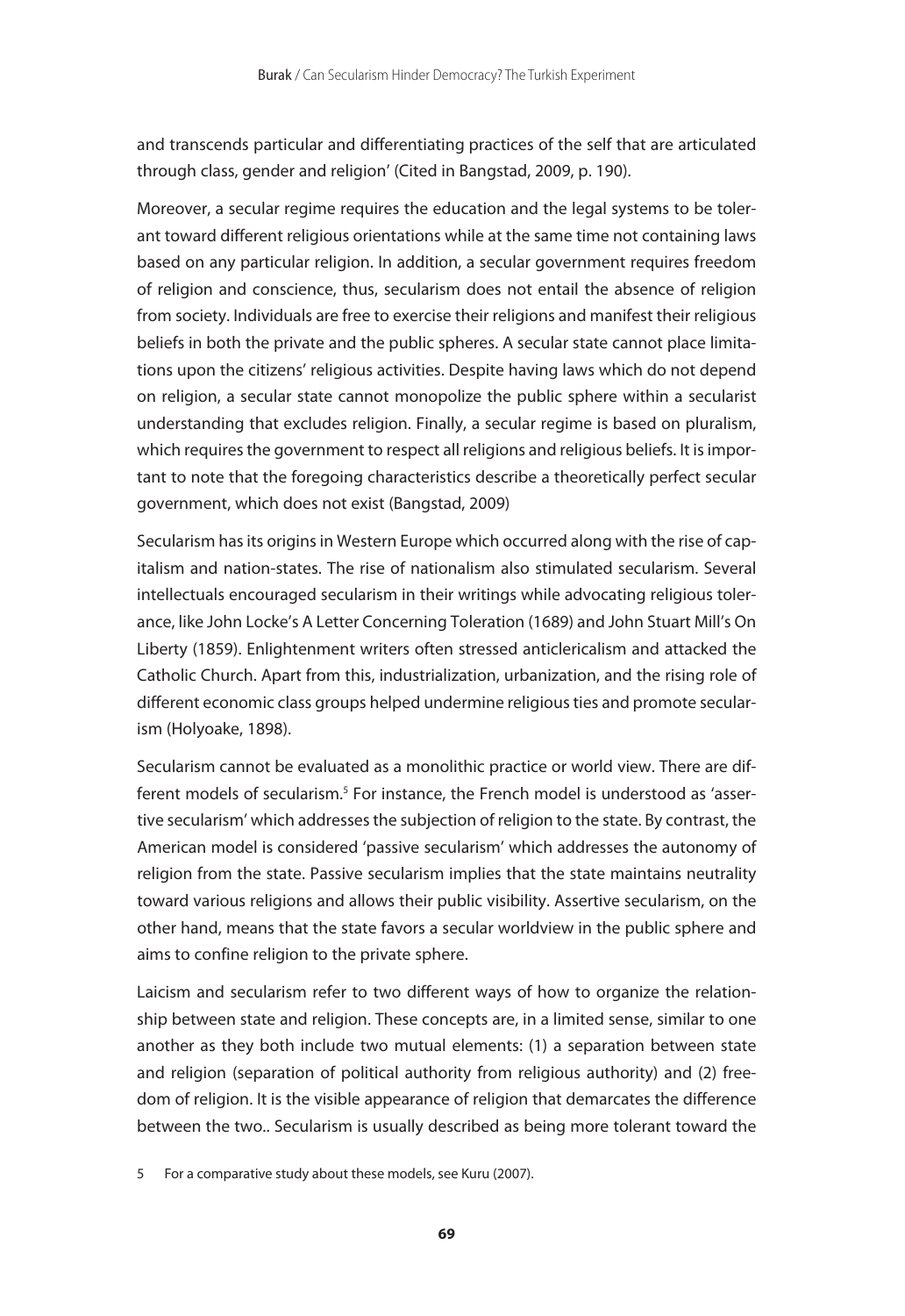public visibility of religion; a secular and democratic state plays a passive role and allows religious symbols to exist within the public domain. By contrast, in laicism, the state plays a more active role by actively excluding religious symbols from the public domain and thus confines religion to the private domain (Tarhan, 2011, p. 1).

Laicism or laïcité in French is usually defined as a unique feature of French political culture. It emerged after the 1789 Revolution as a way of separating state and religion (Ibid). In the laicist understanding, the religion has no autonomy; on the contrary it is to be put under strict control of state authority.

## **State-Religion Relationship and Democracy**

Since the end of the Second World War, democracy has been the most prominent political system in world politics. Democracy is much broader than a being a special political form, a method of conducting government, of making laws, and effectuating governmental administration by means of popular suffrage and elected officers.

Before answering this question, it must be understood that democracy cannot be identified solely with majority rule. Democracy has complex demands, which certainly do include voting and respect for election results, but it also requires the protection of liberties and rights, respect for legal entitlements, and the guaranteeing of free discussion and uncensored distribution of news and fair comment. Elections themselves can even be deeply defective if they occur without the different sides receiving an adequate opportunity to present their respective cases or without the electorate enjoying the freedom to obtain news and to consider the views of the competing candidates. Democracy is a demanding system, and not just a mechanical condition, like majority rule, taken in isolation (Sen, 2011).

Robert Dahl (1982) has offered the most generally accepted list of what he terms the "procedural minimal" conditions that must be present for modem political democracy, or as he puts it, "polyarchy," to exist:

1) Control over government decisions regarding policy is constitutionally vested in elected officials.

2) Elected officials are chosen in frequent and fairly conducted elections in which coercion is comparatively uncommon.

3) Practically all adults have the right to vote in the election of officials.

4) Practically all adults have the right to run for elective offices in the government.

5) Citizens have a right to express themselves without the danger of severe punishment on political matters broadly defined.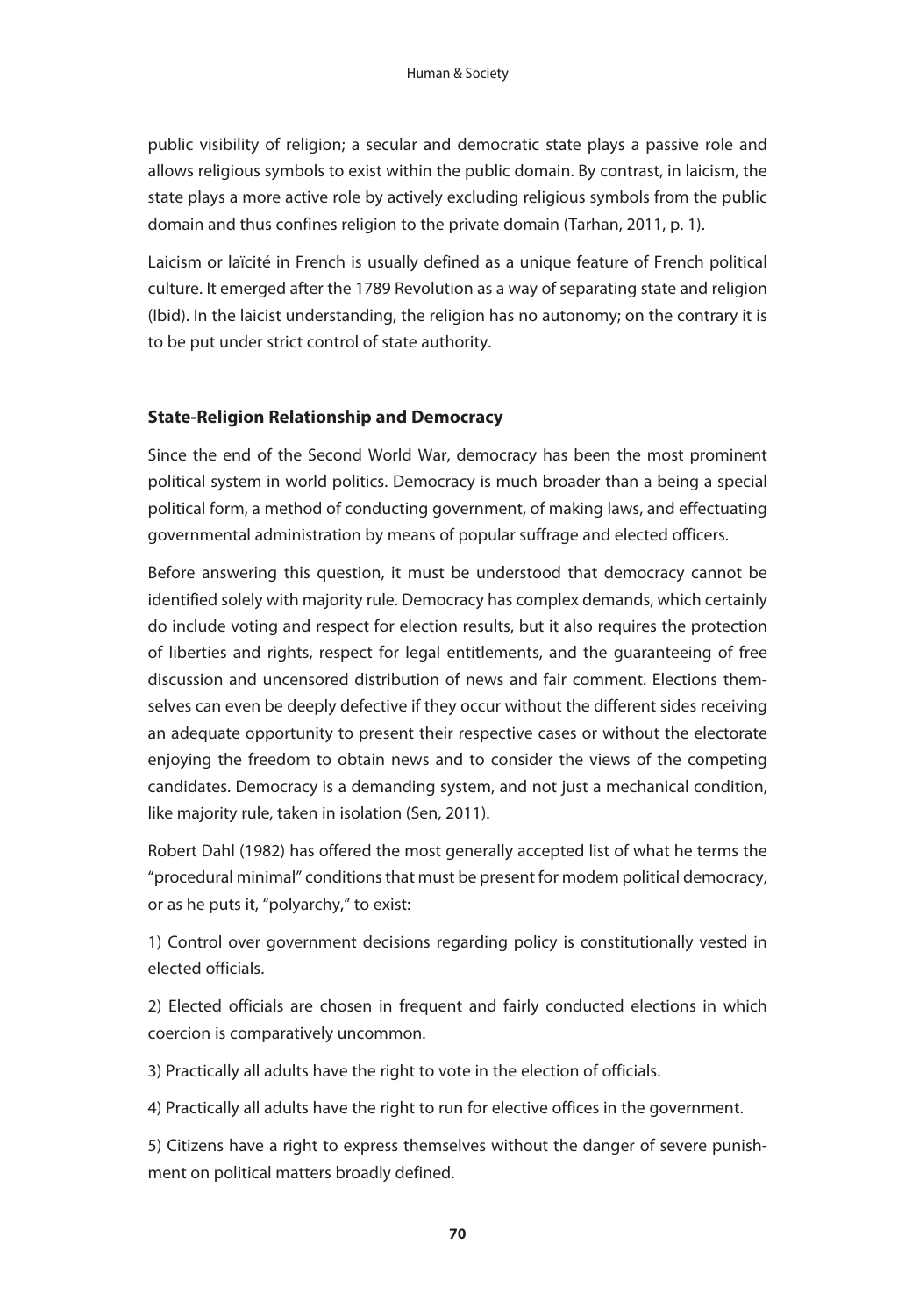6) Citizens have a right to seek out alternative sources of information. Moreover, alternative sources of information exist and are protected by law.

7) Citizens also have the right to form relatively independent associations or organizations, including independent political parties and interest groups.

The nature of the relationship between secularism and democracy largely depends on the practices in which the state involves itself. As noted above, in some countries, state control over religion is witnessed; whereas in others, a neutral attitude is adopted toward religion giving it an autonomous space. Hence, it could be stated that state intervention in religious issues and the religious realm paves the way for the subjection of religion which can be regarded as an obstacle against democratically-driven state-society relations. On the contrary, the separation of state and religion which addresses the autonomy of religion leads to a more liberal and plural society which, in the end, empowers democratic processes.

On the other hand, government involvement in religion undermines citizen equality by favoring certain religious views over others. It is believed that the separation of religion and state is a critical component of democracy, since lacking such a separation erodes equality within the polity, thereby damaging the foundation of democracy and which, in turn, decreases levels of democracy (Brathwaite, 2011, p. 235).

It is widely accepted that, at the core of democratic political culture, there lies tolerance toward different world views and a respect for human rights (Çakır, 2002). In a democratic state, the political authority does not impose a set of behaviors on the public. In other words, democracies are the political systems wherein people may freely make their own choices about what kind of life they will lead: be it a religion-based one or not. In this context, the form of secularism seen in the Anglo-Saxon model, which highlights the autonomy of religion, paves the way for a democratic system. On the contrary, the French model – laicism – puts religion under pressure and does not reserve its right of autonomy, thereby also undermining democracy.

### **Secularism or Authoritarianism? The Case of Turkey**

In order to analyze the basic dynamics of secularism and the relationship of state and religion in Turkey, an overview must be made regarding the modernization process Turkey underwent. There exists an overwhelming consensus among scholars of modern Turkey that Turkish modernization and its nation-building process has largely been topdown, state-led, and elitist. Hence, its characterization is seen as a "project" rather than a "process," the latter implying a societally-generated movement (Vaxman, 2000, p. 5).

The Turkish modernization experience is generally dated to have begun in the 1800s (Tanzimat Era). In this era, the first signs of a secular understanding were witnessed.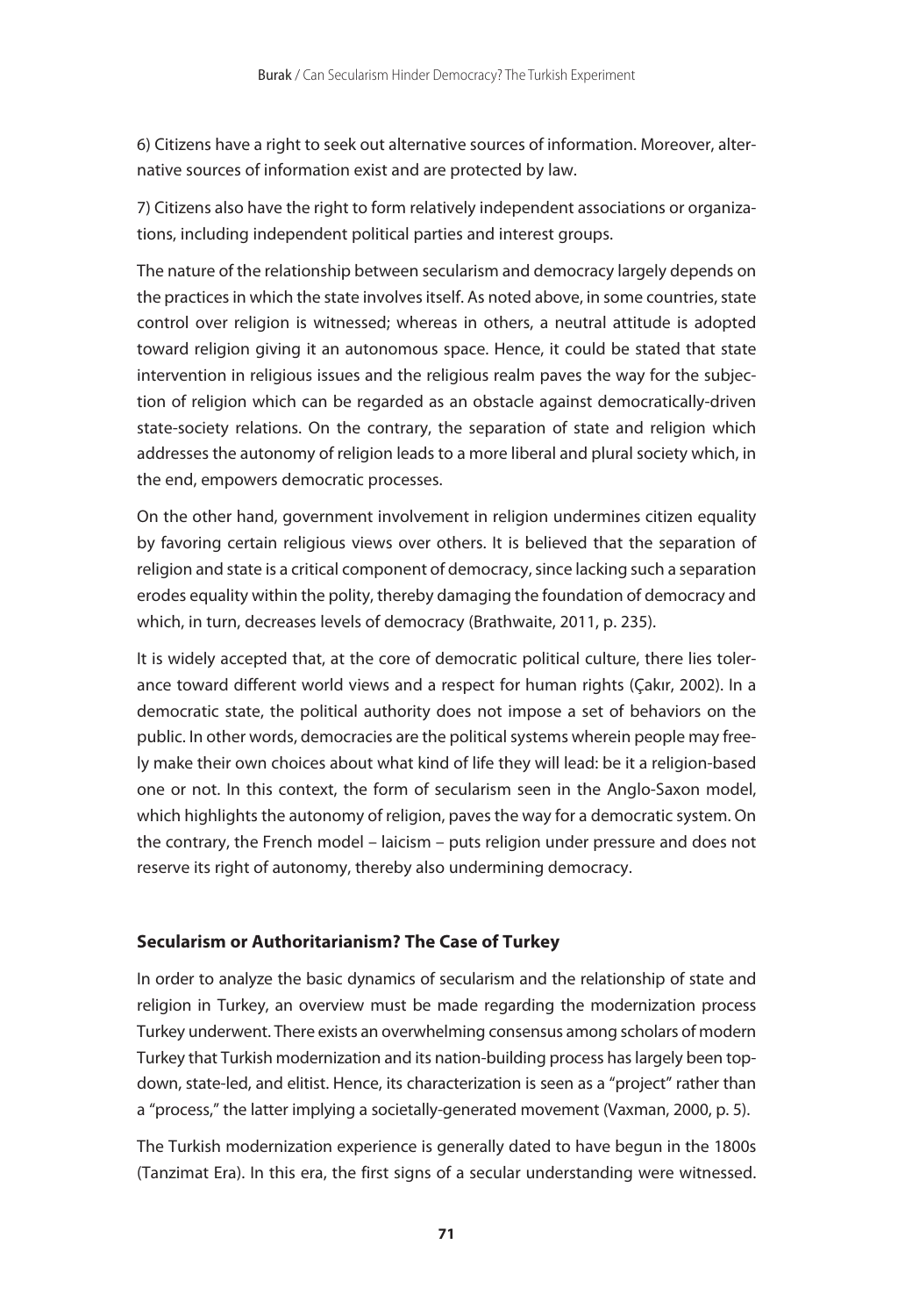The purpose of the reforms carried out during the Tanzimat years was to meet the demands of the propertied classes for legal protection; it meant equality for all citizens and the codification of penal and commercial laws. More significantly, the Sultan was to reorganize his bureaucracy in compliance with the imperatives of an "independent" and "rational" society (Unat, 1979, p. 4).

On the other hand, the Young Turks who gained political power in 1908 through a military coup played a major role in affecting the state attitude toward religion, as many of the key actors in this group held positivist tendencies. After the foundation of the Turkish Republic, the modernization project was carried out most heavily by the Turkish Army. It must be remembered that the first efforts of modernization had begun in the military sphere during the Ottoman era. The modernization of the army was seen as being the creation of a European style army in terms of education, technology, and structure. As a natural result of these efforts, Western values and norms first entered Turkish society via the military elites (Arslan, 2000, p. 2). It must also be stated that the Turkish army has seen itself as the sole protector of the secular Turkish Republic.

During the one-party era, the reform policies between the years 1925-1935 aimed to secularize state bureaucracy, education, and law (Zurcher, 2003, p. 186). The secularization of social life was also realized. For the founding fathers of modern Turkey, cultural change was the key to modernization. For Mustafa Kemal and his associates, the role of Islam in Ottoman society and politics was responsible for the failure to modernize (Toprak, n.d.).

The most significant step in the secularization of social life was the suppression of the dervish orders (tarikat) announced in September and put into operation in November 1925. These mystical brotherhoods had served vital religious and social functions throughout Ottoman history (Zurcher, 2003, p. 191).

By extending their secularization drive beyond formal, institutionalized Islam, the Kemalist elites also attacked vital elements of popular Islam, such as dress, amulets, holy sheikhs, pilgrimages, and festivals. It must be noted that, while the government succeeded in suppressing most expressions of popular religion, towns and the country side were able to escape, at least partially, from the effects of such reforms that envisioned the complete disappearance of popular religion (Zurcher, 2003, p. 192).

Secularization reforms, which were undertaken during the first decade of the new republic, founded in 1923, aimed at minimizing the role of religion in every walk of Turkish society. The motive behind the strict secularization program was to reduce the societal significance of religious values and to eventually disestablish cultural and political institutions stamped by Islam (Küçükcan, 2003, p. 486).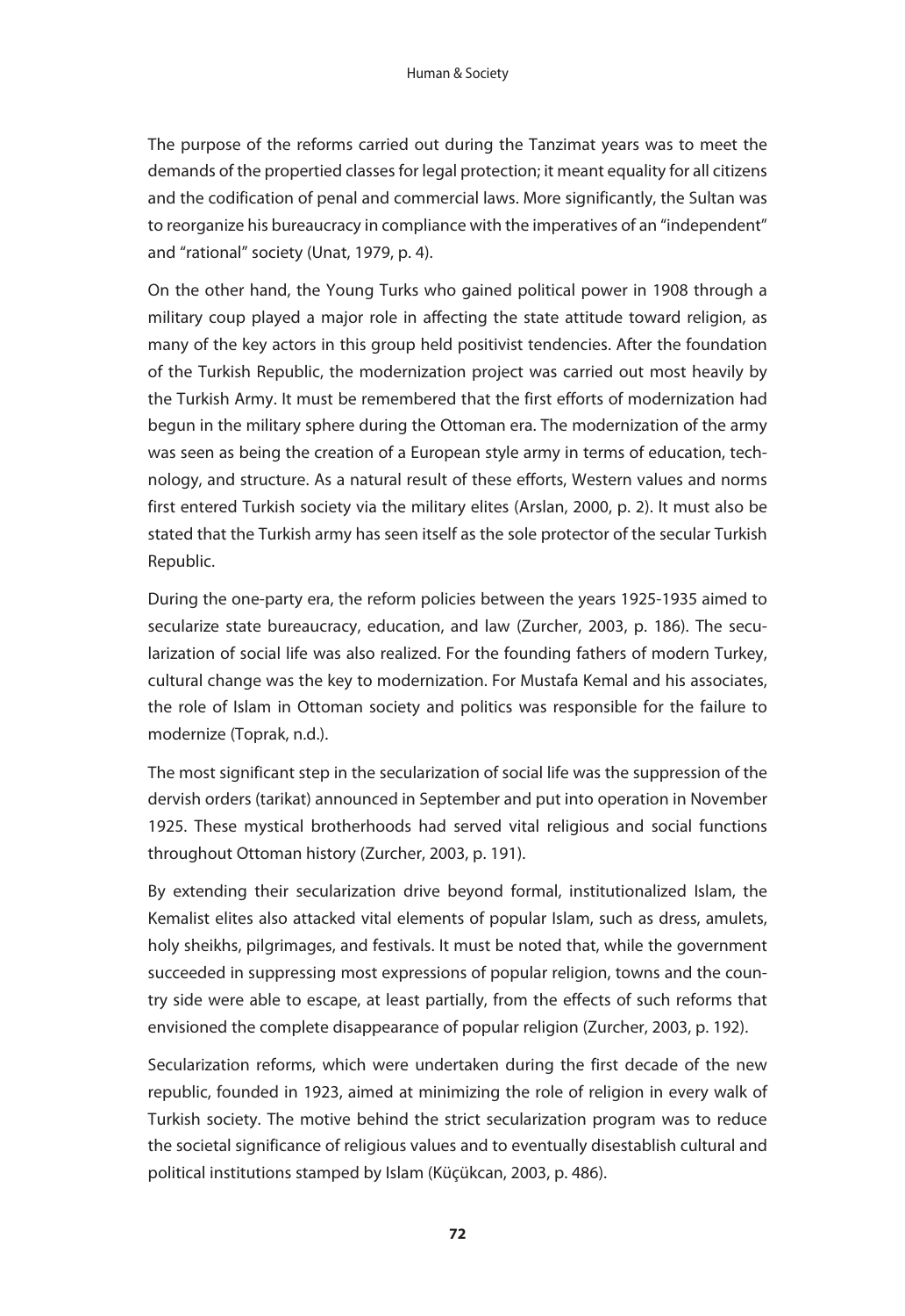Indeed, in the eyes of many observers of the Turkish Republic, both past and present, Kemalism was hostile to Islam and sought to replace the religious identification hitherto prevalent in the Turkish population with a national identification. Perceiving Islam as a reactionary and potentially threatening force which could obstruct modernization and nation-building which they envisaged for the new Turkish Republic, the Kemalists allegedly sought to banish Islam from the public sphere and displace it in the private sphere through an attachment to secular Turkish nationalism (Vaxman, 2000, p .8).

The early reforms of the republic targeted the role of Islam in politics and administration. The Caliphate, an important institution symbolizing the unity of all Muslims throughout the world, was abolished. All religious schools were banned and the educational system was unified under a newly established Ministry of Education. Orthodox Islam was put under state control through the creation of a Directorate of Religious Affairs (Toprak, n.d.).

However, despite the secularization efforts and the restrictions on religious practices, Islam has remained as one of the major identity references in Turkey and it continues to be an effective social reality, shaping the fabric of Turkish society (Küçükcan, 2003, p. 490). On the other hand, Turkey's transition into multi-party politics marked a turning point in relaxing the official attitude toward religion, thus ending the era of radical secularism – in other words laicism – set forth by the Republican People's Party (CHP).

It is known that the Democrat Party government, which came to power after the first elections were introduced in the multi-party era, took steps in strengthening the role of religion in both private and public spheres. For example, the DP administration allowed the building of new mosques, extended religious education as well as allowing Islamic radio programs. Furthermore, the call to Prayer (ezan) began to be again called in Arabic instead of Turkish.

The tolerant behavior of the DP leaders toward religious actors immediately alarmed the military elites who saw themselves as the only protector of the secular Republican regime. As the central institution in the foundation and modernization of Turkey, the Turkish Army did not hesitate to intervene in 1960. The foremost justification of the military coup<sup>6</sup> was that the DP government had politicized Islam and had therefore abused it as a tool in daily politics. In addition, the secular character of the state was considered to be under serious attack by so-called Islamist policies.

In the following years, the military elites continued to exercise direct and indirect interventions in politics. However, these interventions are out of the boundaries of the current scope of this study. It must be said that, most of the time, the military elites saw Islamist societal movements and political parties as a threat to secularism and marked

6 For a comprehensive study about the 1960 military coup, see Weiker (1963).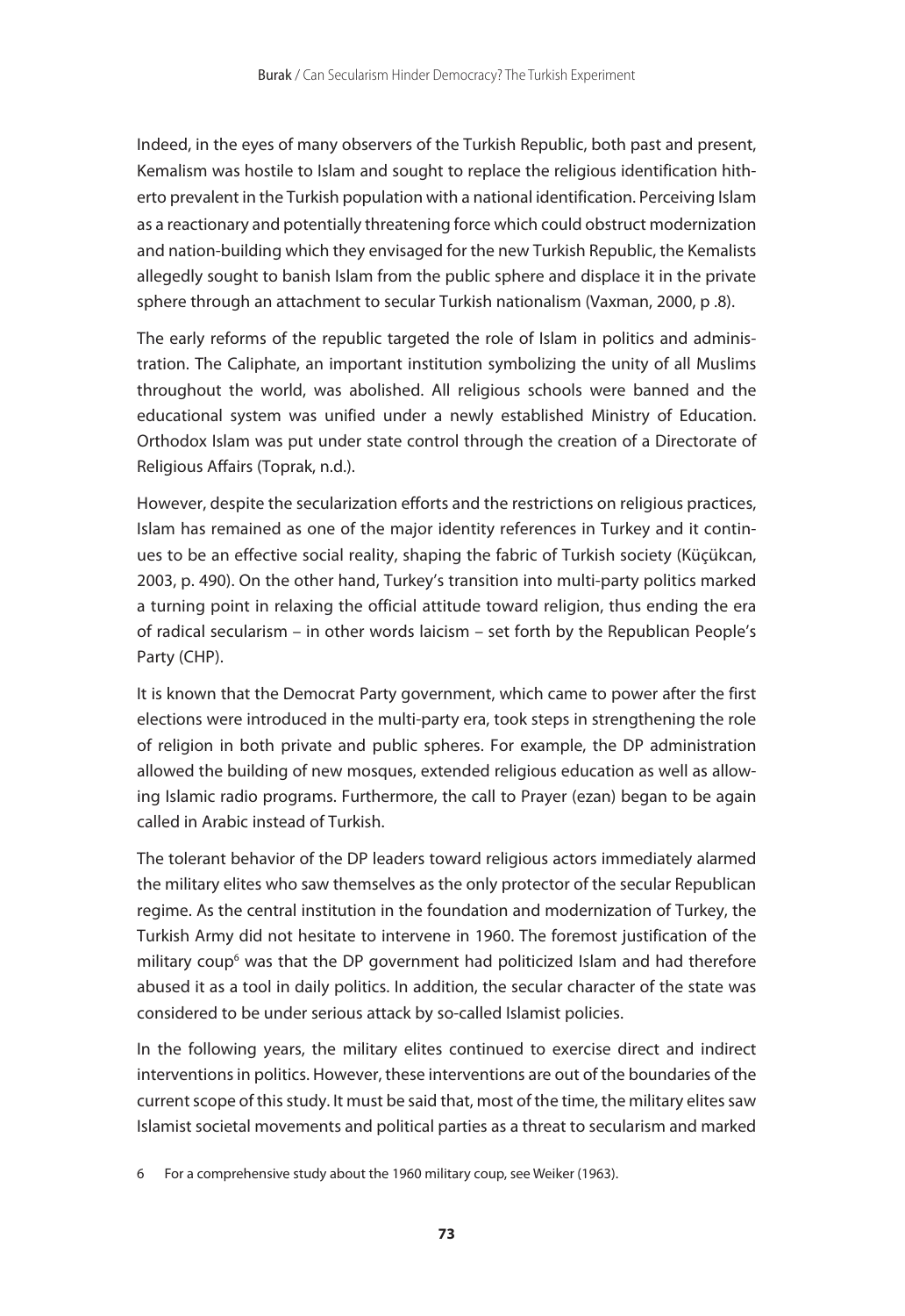them as an "internal enemy," The most obvious example of this was seen in the February 28 Process in 1997,<sup>7</sup> when an Islamist-led government was forced to resign by the military and the military-led "civilian" actors, such as the mainstream media.

### *Anti-Secular Provisions in the Turkish Constitution?*

There are two provisions in the Turkish Constitution that some commentators view as inconsistent with the principles of secularism. The first one revolves around the existence of the Department of Religious Affairs. Article 136 of the 1982 Constitution establishes a Department of Religious Affairs<sup>8</sup> (Diyanet Isleri Baskanligi) within the general administration. The employees of the Department are civil servants, and its funds are appropriated from the administration's budget. The Department is responsible for the regulation of the religious life of all Muslims living within the country. Among other things, the Department of Religious Affairs appoints religious officials, including imams, pays the stipends of religious officials, and directs the administration of more than 70,000 mosques.

According to Article 136 of the Constitution, the Department of Religious Affairs has to exercise its duties in accordance with the principle of secularism, removed from all political views and ideas (Turkish Constitution of 1982, Article 136). It must also be noted that, the Department of Religious Affairs promotes the orthodox understanding of Islam prevalent in Turkey, namely Sunni Islam. However there are many people who consider themselves to be members of Alevism, another sect in Islam outside of the orthodox Sunnism practiced in Turkey. Because of the official state policy which excludes the Alevi identity, the Alevi citizens in Turkey feel marginalized and alienated. This marginalization considerably undermines democracy.

Another controversial provision in the Turkish Constitution deals with mandatory religious education. Article 24 states:

Education and instruction in religion and ethics shall be conducted under state supervision and control. Instruction in religious culture and moral education shall be compulsory in the curricula of primary and secondary schools (Turkish Constitution of 1982, Article 24).

Mandatory religious education undermines the principle of "equality of opportunities" because the children of citizens who do not consider themselves to be Sunni Muslims are forced to take courses based on this specific interpretation of Islam which seems to be both illiberal and incompatible with democracy.

- 7 For a detailed study about this process, see Burak (2010).
- 8 Some groups, particularly Alevis, whose belief system incorporates aspects of Shi'a and Sunni Islam and also draws on the traditions of other religions found in Anatolia, claim that Diyanet only reflects the mainstream Sunni Islamic belief and excludes other beliefs (World Movement for Democracy, n.d).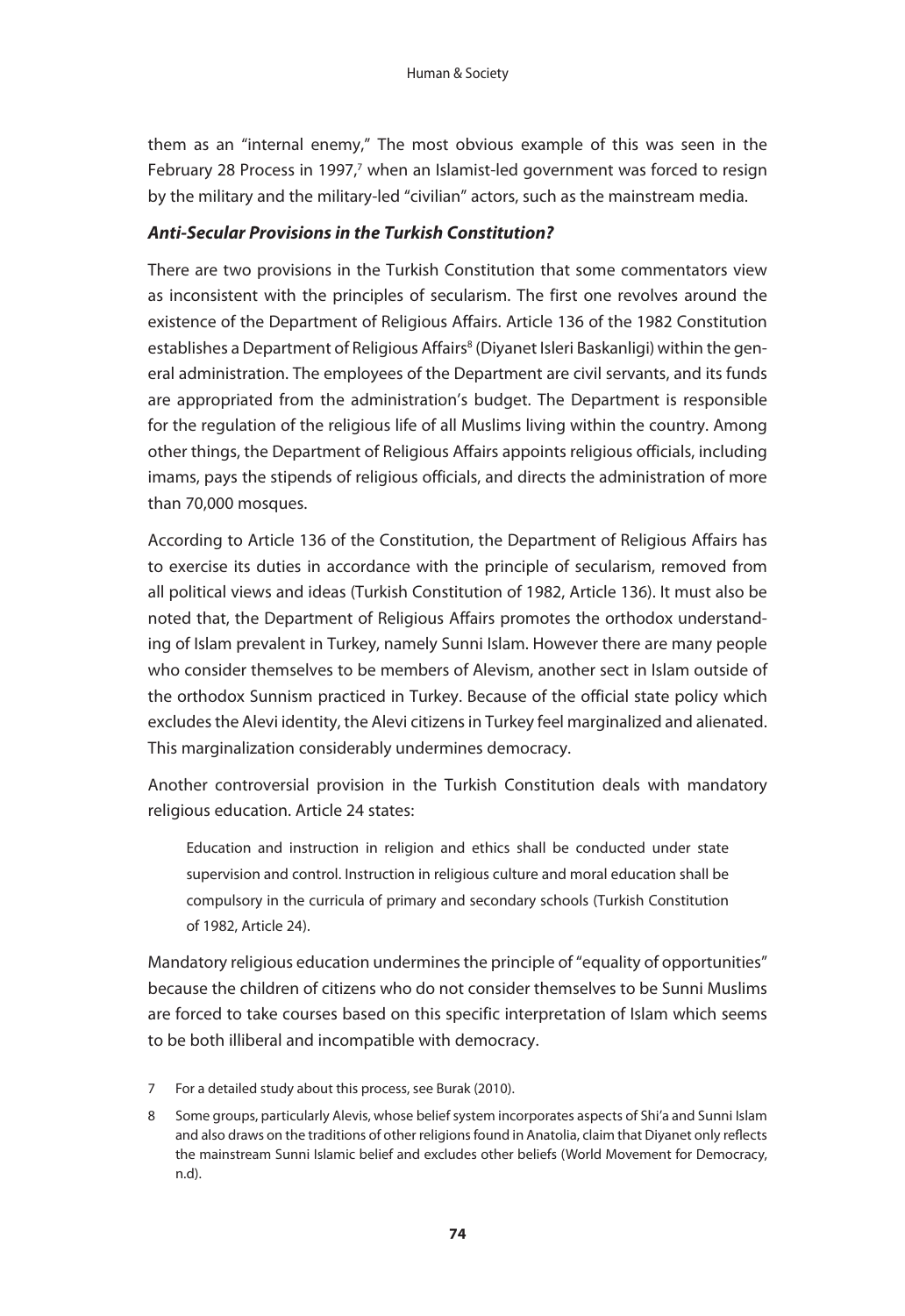## *The Headscarf Ban*

The wearing of the Islamic headscarf at Turkish universities is a relatively recent phenomenon, which started in the 1980s and subsequently led to the adoption of various regulations and legislation related to the issue (Wing, & Varol, 2005, p. 36). The Cabinet issued the first regulation addressing the wearing of Islamic headscarves in universities in 1981. The regulation required staff working for public organizations and institutions as well as personnel and students at state institutions to wear ordinary, sober, modern dress. The regulations also provided that female members of staff and students should not wear headscarf in educational institutions (Wing, & Varol, 2005).

Indeed, the most dramatic and noteworthy developments relating to the headscarf issue have been witnessed during the February 28 Process in 1997. During that time, all people who were characterized as being pious were seen as "internal enemies" by state elites. The boundaries of the public sphere which were determined through Kemalist elitism did not allow them to take part in the public sphere. For instance, many academics, teachers, and other personnel in other areas who worked in public places lost their jobs simply because of their religious identities.

Women who lost their jobs or were expelled from school due to wearing headscarves during the days of the February 28, 1997 military coup have since filed criminal complaints against the perpetrators of the intervention:

One of the women, Hüda Kaya, who along with her daughters was accused in court of 'attempting to forcefully dissolve the Turkish Republic,' a charge based on wearing headscarves carrying a possible death sentence when it was laid against them in 1999, said: 'We would like to see those who limited people's right to work and receive education during the Feb. 28 process stand trial. These cases [against coup perpetrators] should not just be opened. We want to see their conclusions. Despite positive developments, headscarf-wearing people are still not [allowed to participate] in all walks of life.' (World Bulletin, 2012).

On the other hand, a plethora of legal regulations have been adopted, some banning the headscarf, others lifting the ban. Over the course of time, this issue has become a central point of concern within the debate of secularism and its role in Turkey. Some find the ban on headscarves to be incompatible with secularism while others would disagree. Apart from this, in the past the entire bureaucratic system was dominated by people who held a strict secular understanding and lifestyle. It is normal now, however, to see someone in the bureaucracy whose wife wears a headscarf (Akyol, 2007).

## *What is Going On Today?*

In the aftermath of the 2002 elections, the Justice and Development Party (JDP) – AK Party – whose important actors consider themselves to be pious as well as being treat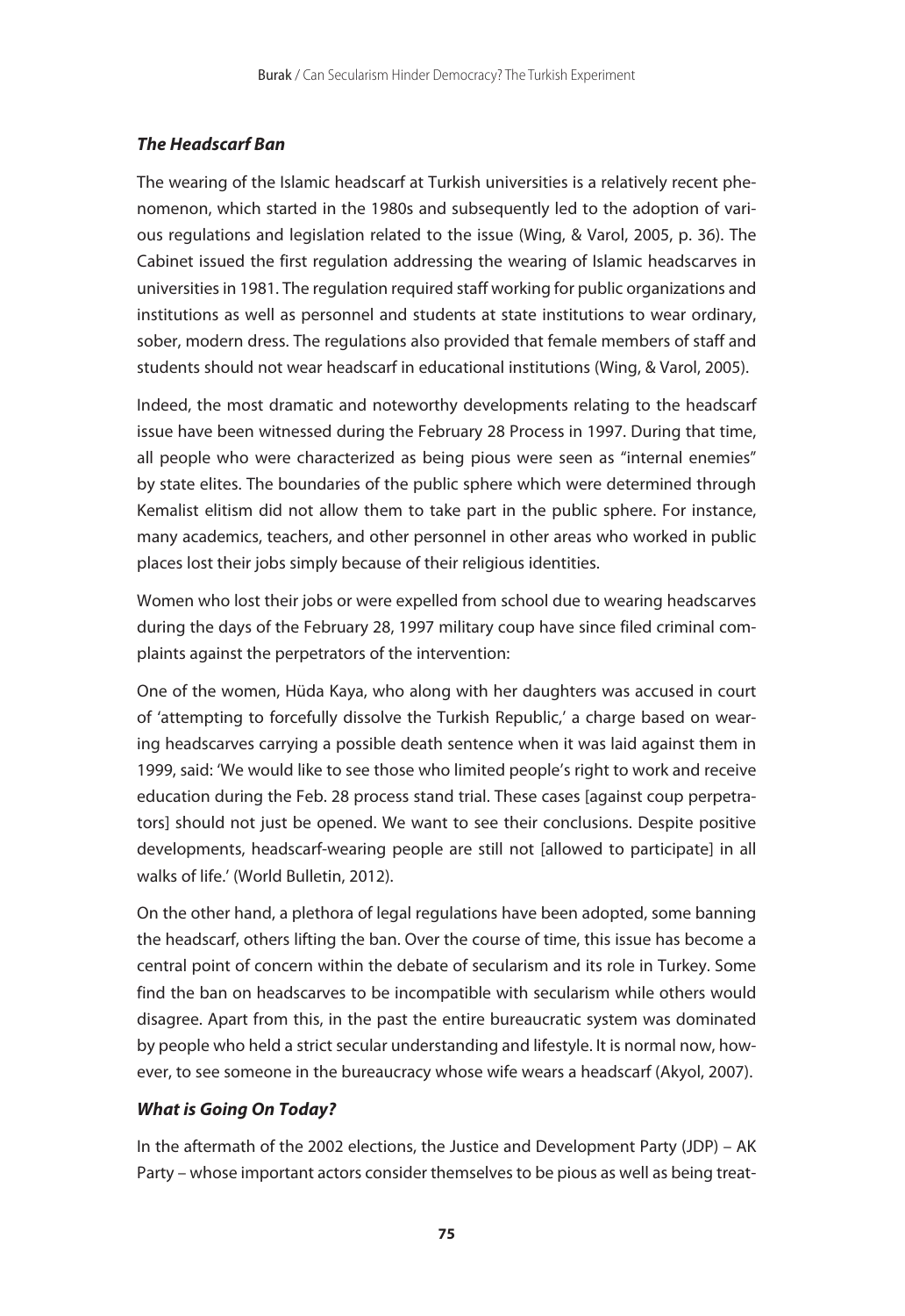ed as religious political figures of the time-being, came into power and still administers the country with a majority government. A number of individuals with ultra-secularist views today hold fears that the party has a secret agenda to turn Turkey into an Islamic state (Baran, 2008, p. 59). However, it is obvious that the most important steps taken in attaining European Union membership have been taken during the JDP administration. These steps have covered further democratization along with liberalization and cannot be viewed as anti-secularist movements in and of themselves.

According to a leading scholar, Binnaz Toprak, secularism in Turkey served not to separate religion and politics (as in the 'Western' model of separation of church and state) but to control religion. This was because, as Toprak wrote:

Religion in Turkey, especially during the formative years of the Republic, had been the most important centrifugal force with a potential to challenge the state. It is partly for this reason that the separation of religion and state was never attempted in its Western version as Orthodox Islam was put under state control and made subservient to state authority (Toprak, 1988, pp. 119-136).

It must be stated that, despite its changing strategy toward Islam, one of the most enduring features of the Turkish state has been the way it has continuously maintained control over Islam (Sakallıoğlu, 1996, p. 248). Despite official state secularism however, Islam is deeply engrained in Turkish culture. This becomes obvious when traveling through the country, where one sees a constant display of mosque minarets in most neighborhoods and the many women wearing traditional Muslim dress – both of which are also visible in even the most modern parts of Turkish cities (Atlas, 2008). It has also been argued that:

From the perspective of secularism, the attitude of the state towards religion, it is obvious that there has not been a monolithic, uniform or linear pattern. This may be due to the fact that different interests, power groups, elite, and segments within the state have their different agendas, visions and ideas with regard to role of Islam within society, if not within politics. From time to time, the emphasis of the state on this role of Islam changes in accordance with conjecture, socio-politics and geo-politics (Yılmaz, 2005, p. 386).

On the other hand, the diversity of meanings attached to the term secularism by different actors of Turkey (such as politicians and the military) shows how differently the relationship between democracy and secularism is regarded. For example, according to the current Prime Minister, Recep Tayyip Erdogan:

"Secularism must not have a decomposing character but it must be unifying… the principle of secularism must not function as a stimulator that bans individual liberties with an illiberal world view. This would contradict with the the democratic and modern soul of Turkey." ("Devletin zirvesinin laiklik tanımları," [The secularism definitions of state top officials] 2011).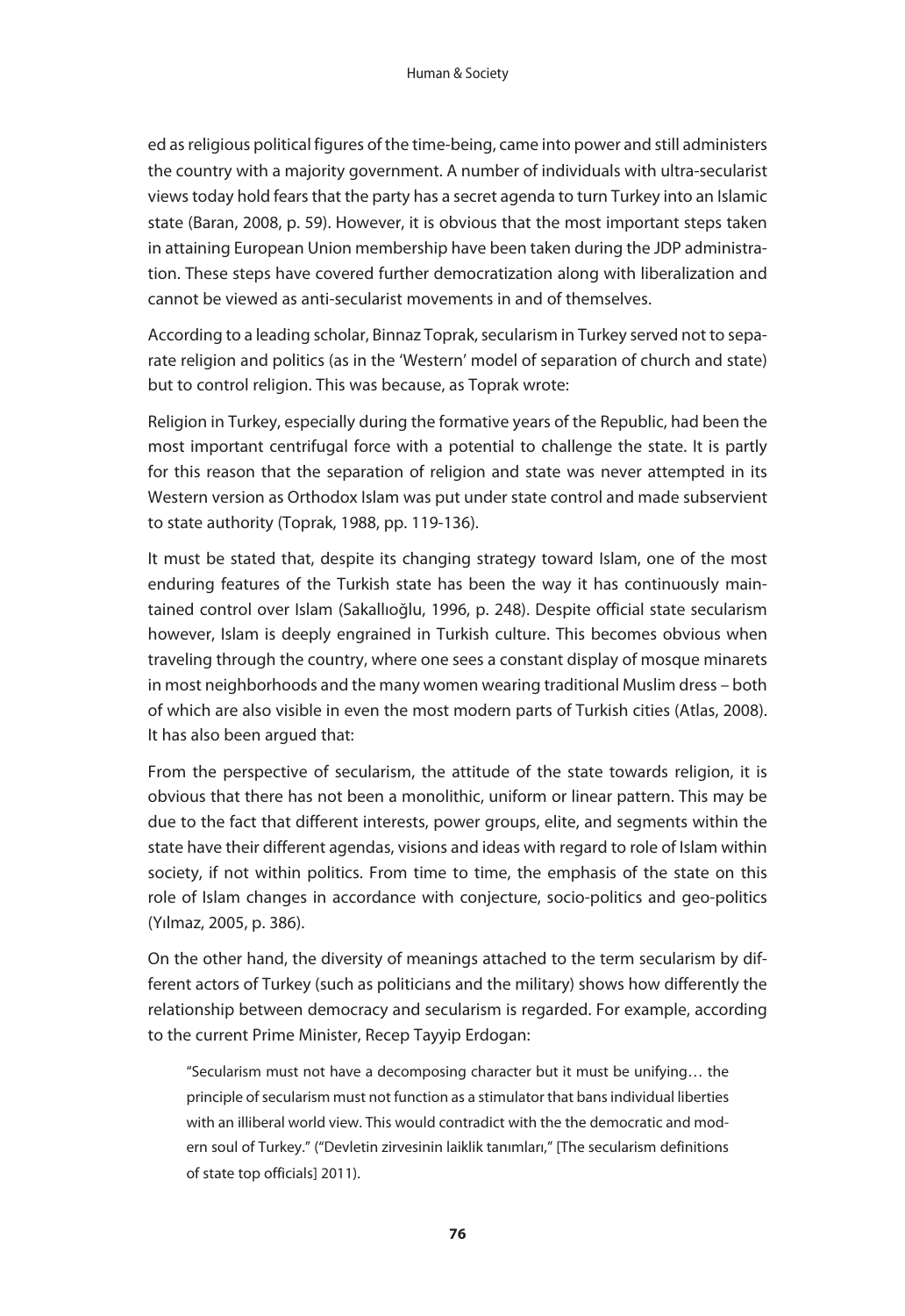In parallel, President Abdullah Gul defines secularism as "a state behavior that respects all kinds of faith systems and religions while taking an equal distance towards each religion and faith system." Gul argues that "the principle of secularism exists for providing liberty for the citizens to be able to feel free to choose in what to believe." ("Devletin zirvesinin laiklik tanımları, " [The secularism definitions of state top officials] 2011).

According to a distinguished scholar of Turkish politics, Mumtaz'er Turkone, the principle of secularism is defined as a sort of positivism by one of the ex-heads of the Army, Ilker Basbug. Turkone emphasizes that the Army sees itself as the sole guardian of secularism. He further argues that the definition of secularism must not be made by the military. Instead, the judiciary must define it (Türköne, 2006).

The Turkish Armed Forces states that:

Religion is a matter of conscience. Everyone is free to obey the order of their conscience. We respect religion. We are not against free thinking and ideas. We just aim to ensure that matters of religion do not interfere with issues of the state and nation.

In addition, the Army says that "Everyone in the Turkish Republic can worship their deities as they wish. Nobody can intervene into any other's life because of his/her religious beliefs. The Turkish Republic has no official religion." (Turkish Armed Forces, n.d.)

It must be stated that, what is experienced regarding state and religion relations are not as clear in Turkey as the official documents or state elites put forward. For instance, a recent debate about Cemevleri<sup>9</sup> shows the pathological state practices. The Supreme Court of Appeals has declared that Cemevleri cannot be given the status of place of worship and the Court used the Revolution Reforms as the basis for its decision (Cemevlerine 'tekke ve zaviye' içtihadı," 2012). With this decision, the state mechanism (the judiciary) has intervened into the sphere of religion and not acted in a neutral position. Some of the state elites justify this position; according to a chief prosecutor: "Since the natures of the Christian and Islamic religions are different, the implication of secularism in the West and in our country has been different." (Akyol, 2012).

In reality, the Turkish case presents a different example in state-religion relationship as noted above. It can be said that, the legal/constitutional dimension of that relationship plays a key role in revealing that difference. In Turkey, secularism is seen not as the separation of religion and state but it rather focuses on the supposed rights of the state to curb religion in public life as seen in the case of laicism.

On the other hand, during the 1980s, Islam was treated as a counter-instrument against communism and for that reason, mandatory religious courses came into-being

9 "Cemevleri" means special places where in the Alevi people perform their spiritual practices.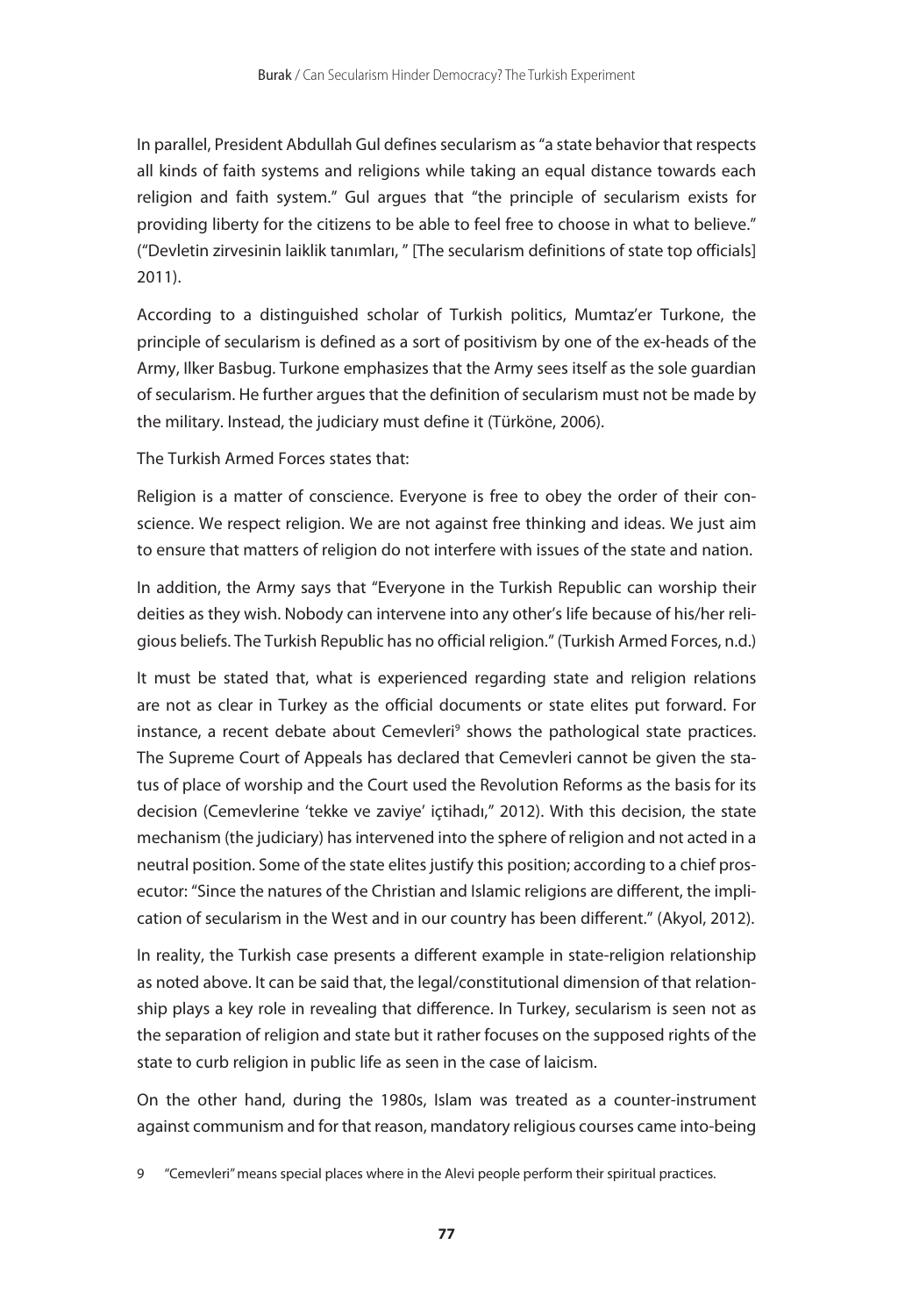while the number of the vocational religious high schools increased (Narlı, 1999, p. 39). However, in 1997, after the post-modern coup, state behavior was turned upside down and religion and pious citizens were seen as threats. These single examples show that Turkey has a self-styled secularism and which therefore impedes democratic consolidation.

Apart from this, the secular(ist) understanding in Turkey, which has strongly been shaped by Kemalist elitism, hinders the very pluralism that is a key component of liberal democracy. According to Ahmet Kuru, a leading scholar, ideological and anti-religious meanings have been attached to the principle of secularism which undermines democratic consolidation in Turkey (Gündem, 2009). Kuru argues that the assertive secularism seen in France and similarly in Turkey has fed itself with supposed fear and he states that the "imagined" probability of Turkey's becoming an Islamic state has been feeding this interpretation. Another statement of Kuru signifies that the assertive secularism in Turkey, which has dominated the political and social lives between 1930s and 1950s and again since the mid-1980s, has now begun to turn into some kind of passive secularism.

Today, the JDP and other rightist parties, which represent nearly 70 percent of the voting population, have by and large supported Turkey's leaning toward passive secularism. In January 2004, in a press conference in Washington, DC, Erdogan stressed his desire to reinterpret Turkish secularism by analyzing the American model ("Türkiye'deki laiklik İslam dünyasına model olabilir mi?," 2004).

In short, it can be said that, the Turkish experiment in analyzing the nature of relationship between secularism and democracy presents a unique example. The reasons for that can be seen in the mandatory religious education and the existence of the Directorate of Religious Affairs. Unlike as seen in the West, there is no separation of state and religion separation is existent in Turkey. By contrast, state intervention in religious affairs is obvious. In this sense, secularism took the form of 'laicism', a concept that indicates not only the 'official disestablishment of religion' from the state, but also the 'constitutional control of religious affairs' by the state (Keyman, 2007, p. 222). This state policy toward Islam has unfortunately eroded democratic consolidation in Turkey.

## **Concluding Remarks**

In contemporary Turkey, it is almost impossible to put forward an opinion about the nature of the relationship between secularism and democracy without making references to Turkey's top-down, state-led modernization experience. It could be said that Turkey continues to modernize and further democratize with a more stable economic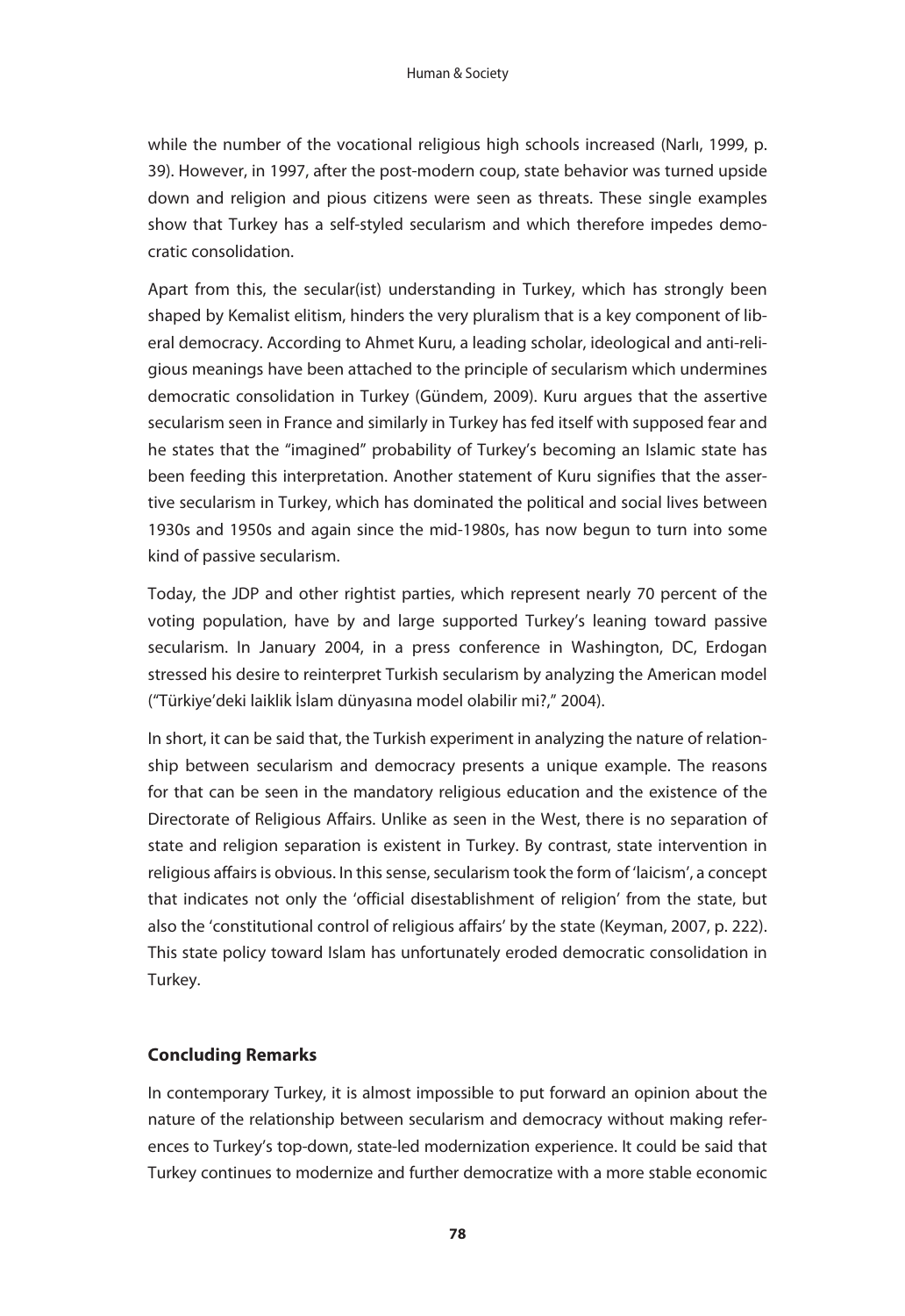structure thanks to the crisis of legitimacy the top-down, state-led understanding of modernity has undergone. It has been observed that laicism in Turkey has not, in fact, promoted secularism in Turkish society. It rather opts for the placing of religion under the sole authority of the state apparatus and excluding particular groups in the society.

It must be noted that since the 1990s, with the liberalization policies carried out by Turgut Özal's administration, a considerable amount of change has been achieved in terms of making politics become more inclusionary and making society become more plural. With Özal, the economic structure of Turkey started to become enriched through the emergence of conservative (and also religious) business organizations. The case of MUSİAD is a good example. The emergence of such organizations challenges the top-down implemented secularist understanding as members of such organization are religious people who have been educated according to Western standards.

The Turkish experiment with democracy has been interrupted by military interventions and to an important degree, these interventions have occurred because of the so-called "politicization of Islam." These experiences also reveal the fact that the Turkish type of secularism makes democracy rather fragile. Through excluding certain segments of society and treating them as "second-class citizens," state elites pave the way for the marginalization of some particular groups in society, such as the Alevis or head-scarf wearing women. Such exclusionary attitudes, which mainly derive from Kemalist elitism, must be eliminated in order to strengthen Turkish democracy and to make politics and society more plural and liberal.

Apart from this, it is known that the perception of religion by the Turkish Republic is based on a Sunni understanding. In other words, the Directorate of Religious Affairs and the mandatory religious education all serve Sunni Islam. As such, another major sect in Islam, namely Alevism, is excluded by public authorities. This is also a contradicting practice with the definition of secularism as noted above. In the case of Turkey, the state does not adopt an equal position toward each religion, or in this case, sect of the same religion, but instead favors Sunni Islam. Such behavior, in this context, cannot be viewed as a compatible practice with the principles of secularism. Here, it could be argued that the norm of equal citizenship, an important element of democracy, remains unheeded. It must be noted that a democratic constitutional state committed to human rights must make sure not to discriminate against any religion or attempt to assimilate particular religious groups, as is the current case in Turkey.

On the other hand, although the Turkish Constitution recognizes freedom of religion for individuals, religious communities are placed under the protection, and regulation, of state authority. Yet while doing this, the constitution explicitly states that such religious individuals cannot involve themselves in the political process (by forming a religious party for instance) and that no party may claim that it represents any form of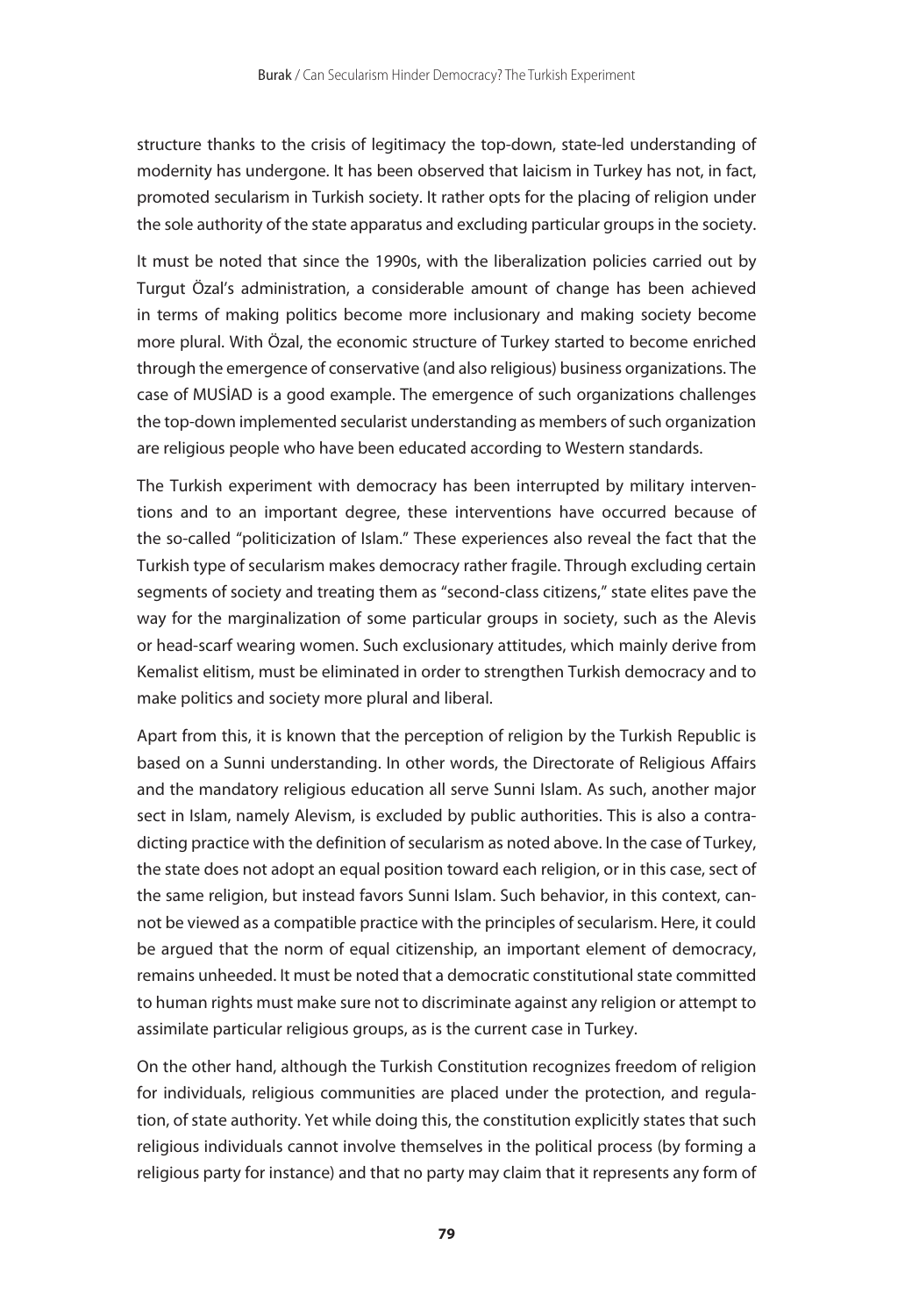religious belief. Nevertheless, religious sensibilities are generally represented through conservative parties. Paradoxically, these parties have most often been closed down by the Constitutional Court due to their supposed "anti-secular" tendencies.

In short, it can be said that the historical background of Turkey, along with its topdown implementation of cultural reforms and the aspiration of the founders of modern Turkey for breaking all ties with the Ottoman past have paved the way for the adoption of a strict secular(ist) [laikçi] understanding in Turkey. This understanding has so far neglected the religion-oriented pluralism in society and acted as a driving force in undermining democratic processes in Turkey. However, it must also be noted that since the late 1990s, this strict interpretation of secularism has been challenged to a great degree which may be seen as positive for the continued sustenance of democracy in Turkey.

#### **References**

Akyol, M. (2007, May 25). *Turkey's political battle: Secularism vs. democracy*. Retrieved on August, 22, 2011, from http://www.cfr.org/turkey/turkeys-political-battle-secularism-versus-democracy-rush-transcript-federal-news-service/p13666.

Akyol, M. (2010, October 22). Who knows what secularism is. *Hurriyet Daily News*. Retrieved August 2, 2012, from http://www.hurriyetdailynews.com/default.aspx?pageid=438&n=who-knows-what-secularism-is-2010-10-22.

Arslan A. (2000). A different modernization experience: Turkish modernization and the army. *Uluslararası İnsan Bilimleri Dergisi, 1*(2), 1-25.

Atlas, P. (2008, June 15). *Secularism vs democracy in Turkey*. Real Clear Politics. Retrieved August 22, 2011, from http://www.realclearpolitics.com/articles/2008/06/secularism\_vs\_democracy\_in\_tur.html.

Bangstad, S. (2009). Contesting secularism/s: Secularism and Islam in the works of Talal Asad. *Anthropological Theory*, *9*(2),188-208.

Baran, Z. (2008). Turkey divided. *Journal of Democracy*, *19*(1), 55-69.

Brathwaite, R., & Bramsen, A. (2011). Reconceptualizing church and state: A theoretical and empirical analysis of the impact of separation of religion and state on democracy. *Politics and Religion*, *4*, 229-263.

Burak, B. (2010). *Türkiye'nin siyasal ve yönetsel yaşamında 28 Şubat Süreci'nin yeri üzerine bir inceleme*. Yayımlanmamış yüksek lisans tezi, İstanbul Üniversitesi, Sosyal Bilimler Enstitüsü, İstanbul. http://fatih.academia.edu/BegumBurak/Papers/441296/The February 28 Process in Turkish Political and Administrative\_Life adresinden 22 Ağustos 2011 tarihinde edinilmiştir.

Burak, B. (2012). *Turkey's unique mix of demoracy and laicism*. Retrieved November, 5, 2012, from http:// www.dimpool.com/2012/07/begum-burak-turkey-unique-mix-of-democracy-and-laicism/

Çakır, N. (2002). Demokrasi ve laiklik açısından devlet-toplum ikilemi ve şeair kavramı. *Köprü Dergisi*, *80*. http://www.koprudergisi.com/index.asp?Bolum=EskiSayilar&Goster=Yazi&YaziNo=83 adresinden 22 Ağustos 2011 tarihinde edinilmiştir.

Cemevlerine 'tekke ve zaviye' içtihadı. (2012, July 26). *Radikal.* http://www.radikal.com.tr/Radikal.aspx? aType=RadikalEklerDetayV3&ArticleID=1095275&CategoryID=77 adresinden 2 Ağustos 2012 tarihinde edinilmiştir.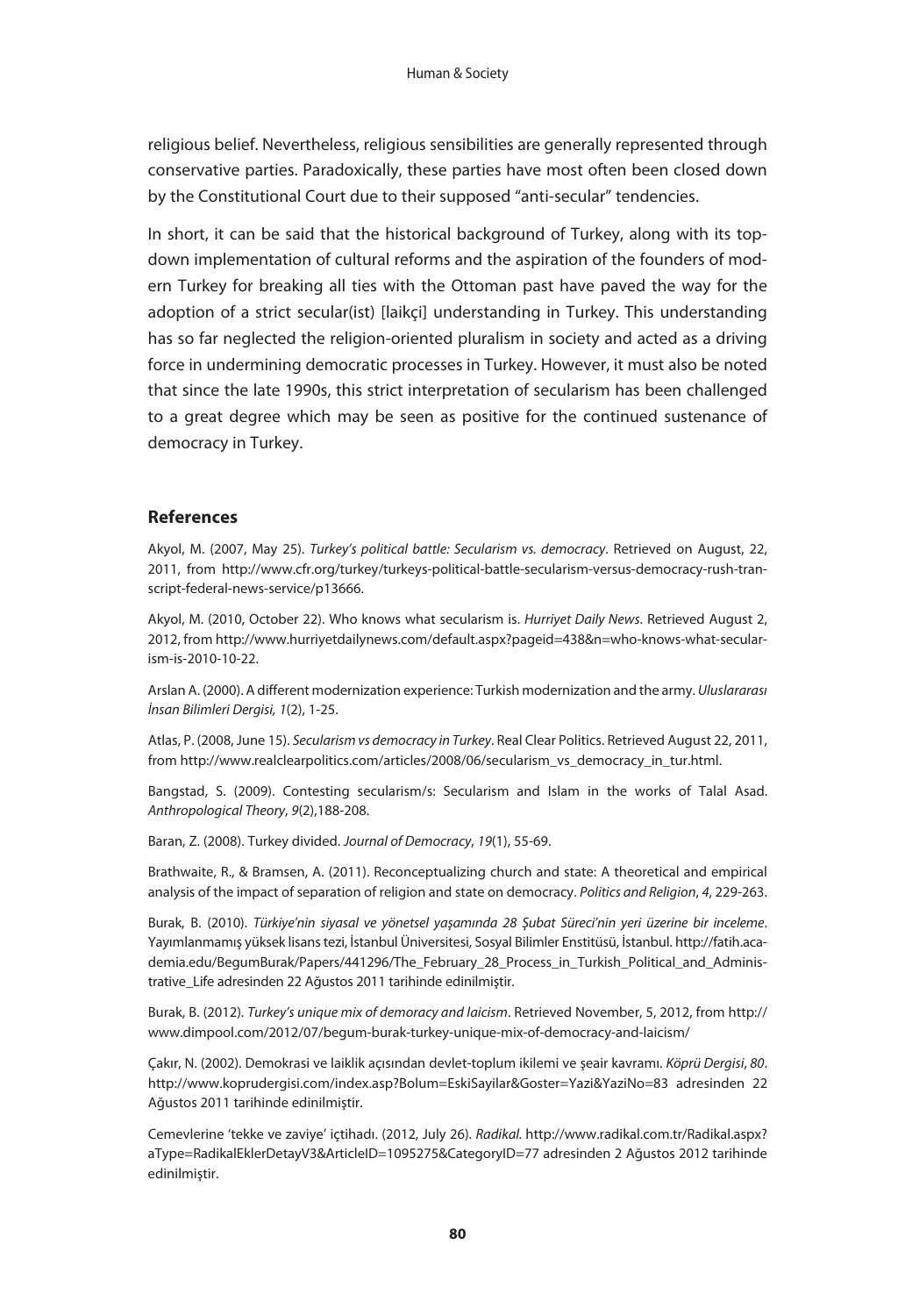Dahl, R. (1982). *Polyarchy*. New Haven: Yale University Press.

Devletin zirvesinin laiklik tanımları [The secularism definitions of state top officials]. (2011, 6 Şubat). *Sabah*. http://www.sabah.com.tr/Gundem/2011/02/06/devletin\_zirvesinin\_laiklik\_tanimlari adresinden 25 Ağustos 2011 tarihinde edinilmiştir.

Gündem, M. (2009, 12 Eylül). Ahmet Kuru: Türkiye 'çoğulcu laiklik'le rahatlar [A. Kuru ile röportaj]. *Yeni Şafak*. http://yenisafak.com.tr/roportaj/?t=01.09.2011&i=216306 adresinden 4 Eylül 2011 tarihinde edinilmiştir.

Holyoake, G. (1898). *The origin and nature of secularism.* London: Watts & Co.

Husain, Z. (2001, March 25). *Secularism, democracy & political morality* [memorial lecture]. Retrieved July 31, 2012, from http://cpim.org/content/secularism-democracy-political-morality.

Keyman, F. (2007). Modernity, secularism and Islam: The case of Turkey. *Theory Culture Society*, *24*(2), 215-234.

Küçükcan, T. (2003). State, Islam, and religious liberty in modern Turkey: Reconfiguration of religion in the Public Sphere. *Brigham Young University Law Review*, *1*, 470-497.

Kuru, A. (2007). Passive and assertive secularism: Historical conditions, ideological struggles, and state policies toward religion. *World Politics*, *59*(4), 568-594.

Locke, J. (1689). *An essay concerning human understanding* (revised editions: 1694-1700). London: Wlliam Tegg.

Mill, J. S. (1859). *On liberty*. London: J. W. Parker and Son.

Narlı, N. (1999). The rise of the Islamist movement in Turkey. *Middle East Review of International Affairs*, 3(3), 38-48.

Raz, J. (1986). *The morality of freedom*. Oxford: Clarendon Press.

Sakallıoğlu, U. (1996). Parameters and strategies of Islam-state interaction in Republican Turkey. *International Journal of Middle East Studies*, *28*(2), 231-251.

Sen, A. K. (1999). Democracy as a universal value. *Journal of Democracy*, *10*(3), 3-17. Retrieved August 10, 2011, from http://muse.jhu.edu/journals/jod/v010/10.3sen.html.

Stepan, A. (2000, October). Religion, democracy, and the "twin tolerations". *Journal of Democracy*, *11*(4), 37-57. Retrieved July 31, 2012, from http://muse.jhu.edu/journals/journal\_of\_democracy/ v011/11.4stepan.html.

Tait, R. (2008, August 29). Turkish military will defend secular state, government warned. *The Guardian*. Retrieved August 26, 2011, from http://www.guardian.co.uk/world/2008/aug/29/turkey.islam.

Tarhan, G. (2011). Roots of the headscarf debate: Laicism and secularism in France and Turkey. *Journal of Political Inquiry*, *4*, 1-17.

Toprak, B. (1988). The state, politics, and religion in Turkey. In M. Heper & A. Evin (Eds.), *State, democracy and the military: Turkey in the 1980s*. (pp. 119-136). Berlin: Walter de Gruyter.

Toprak, B. (n.d.) Secularism and Islam: The building of modern Turkey. *Macalester International*, *14*. Retrieved November 5, 2012, from http://digitalcommons.macalester.edu/cgi/viewcontent.cgi?article =1391&context=macintl&seiredir=1&referer=http%3A%2F%2Fwww.google.com.tr%2Furl%3Fsa%3Dt %26rct%3Dj%26q%3.

Turkish Armed Forces. Retrieved August 25, 2011, from http://www.tsk.tr/eng/Anitkabir/laik.html.

Turkish Constitution of 1982, Articles 136 and 24. Retrieved January 18, 2013 from http://www.anayasa. gov.tr/images/loaded/pdf\_dosyalari/THE\_CONSTITUTION\_OF\_THE\_REPUBLIC\_OF\_TURKEY.pdf